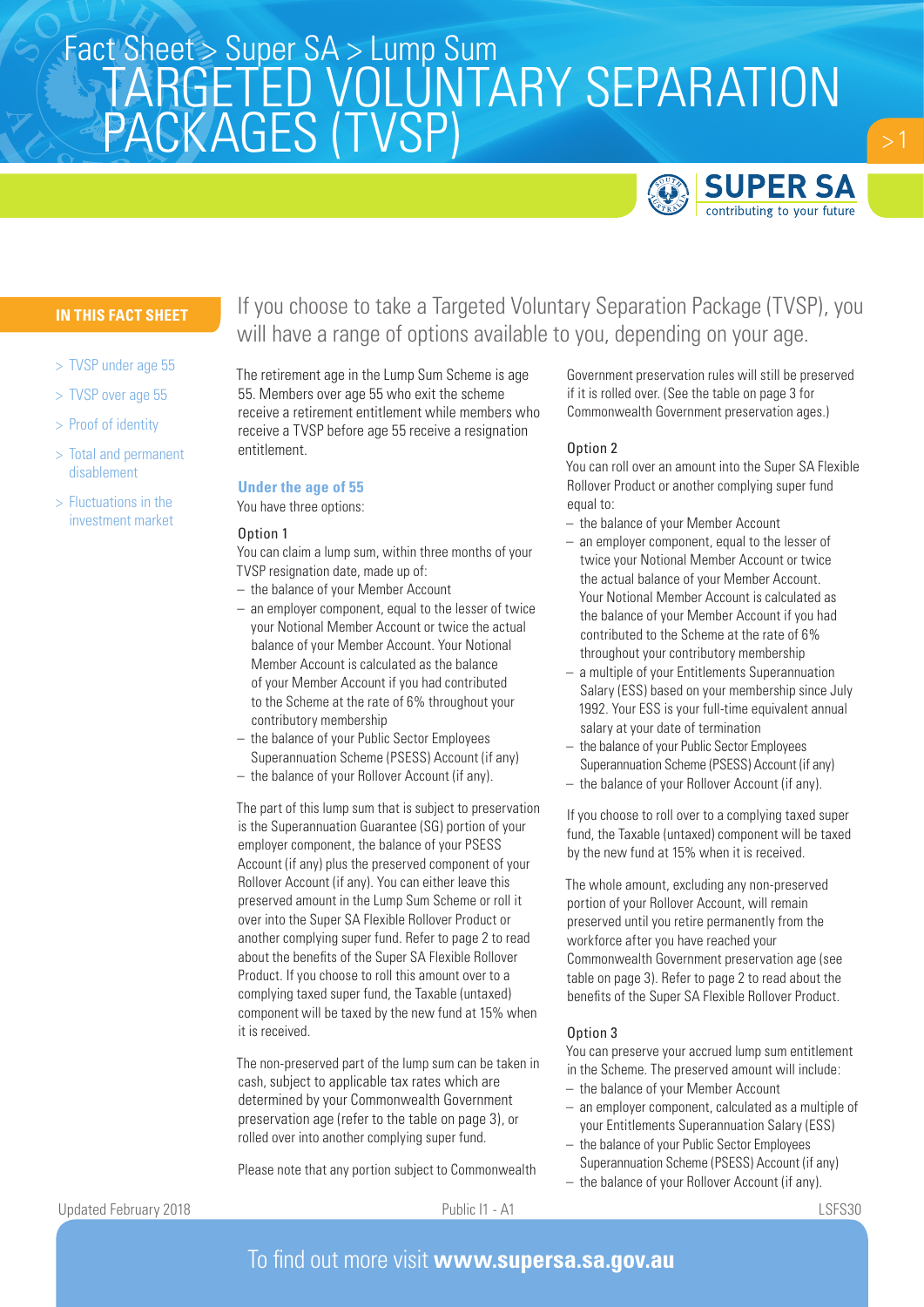# TARGETED VOLUNTARY SEPARATION PACKAGES (TVSP) Fact Sheet > Super SA > Lump Sum



# **IN THIS FACT SHEET**

- > TVSP under age 55
- > TVSP over age 55
- > Proof of identity
- > Total and permanent disablement
- > Fluctuations in the investment market

Your ESS is your full-time equivalent annual salary at your date of termination adjusted by CPI up to the date of payment. While you only pay contributions based on your substantive salary, if you have been in receipt of a higher duties allowance continuously for 12 months or more when you apply for your entitlement, your ESS at termination will be based on the higher salary.

You are able to claim this entitlement and the non-preserved component of your Rollover Account (if any) between the ages of 55 and 65. The entitlement may be paid earlier if you suffer total and permanent disablement or if you die. The preserved component of your Rollover Account (if any) will remain preserved until you retire permanently from the workforce after you have reached your Commonwealth Government preservation age (see table on page 3). You need to claim your entitlement preserved in the Scheme before you reach the age of 65.

#### **Over the age of 55**

If you receive a TVSP after reaching age 55, you will receive your normal retirement entitlement. For more information, see the *Retirement* fact sheet, available on the Super SA website, www.supersa.sa.gov.au.

You can invest in the Super SA Flexible Rollover Product or, if you have reached your Commonwealth Government preservation age, you can choose to purchase a Super SA Income Stream with your retirement entitlement. Refer to the information on this page to read about the benefits of both of these post-retirement products.

#### **Proof of Identity**

You must provide proof of identity documents if you are applying for all or part of your entitlement to be paid direct to you. A *Proof of Identity* fact sheet is enclosed with your TVSP offer for your reference.

### **Total and permanent disablement**

If you accept a TVSP Offer, you cannot claim a Total and Permanent Disablement (TPD) entitlement from the Lump Sum Scheme. Please contact Super SA for a TPD quote or to discuss the eligibility criteria.

## **The effect of fluctuations in the investment market on your entitlement**

If you take a lump sum entitlement, your Member Account, PSESS Account and Rollover Account (if any) are subject to fluctuations in global investment markets. This will have an effect on your entitlement. The unit price is determined at the date your payment is made. Therefore any quotation you receive before may be subject to change.

#### **Super SA Flexible Rollover Product**

The Super SA Flexible Rollover Product (FRP) allows you to keep your money within the super environment, and offers you:

- a low-cost and tax-effective environment in which you can park your super
- access to some or all of your money (subject to preservation rules)
- no entry, exit or withdrawal fees
- low administration costs
- low investment fees
- a choice of investment options
- the ability to contribute non-super monies
- the ability to create an account for your spouse or de facto.

If you salary sacrifice and have Death and Total and Permanent Disablement (TPD) Insurance through Triple S, you have the ability to continue your Death and TPD Insurance in the Super SA Flexible Rollover Product (conditions apply).

You will need a minimum of \$1,500 to open a Super SA Flexible Rollover Product account. For more information, see the *Super SA Flexible Rollover Product* Product Disclosure Statement (PDS), available on the Super SA website.